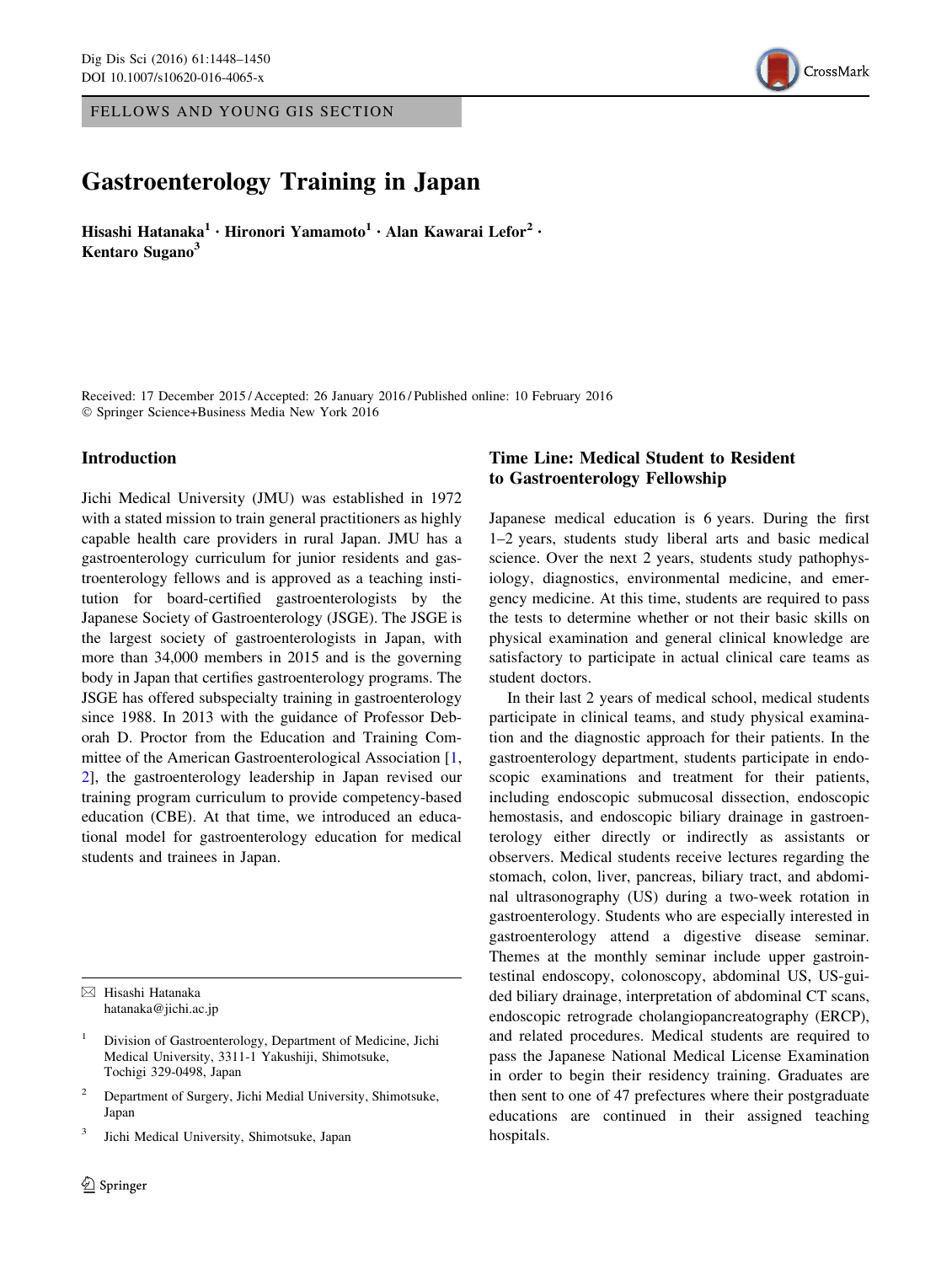All residents must have at least 2 years of clinical training under board-certified physicians in accredited training hospitals designated by the Japanese Ministry of Health, Labor and Welfare and the Japanese Society of Internal Medicine. The committee of Japan Residency Matching Program (JRMP) matches training hospitals with residents. After the 2 years of junior residency (clinical training), those who want subspecialize in gastroenterology need to be trained in a hospital that is approved by the JSGE. Minimum requirements for a JSGE-qualified training hospital include the following: a minimum of 30 beds dedicated to gastroenterology, one board-certified instructor, and two additional board-certified gastroenterologists.

Residents rotate in various departments during their 2 years of junior residency. Most residents in the internal medicine program have training in gastroenterology for 3 months at JMU. A bedside team usually consists of three doctors (one resident and two directors). One of the two directors is a gastroenterology fellow [postgraduate year (PGY) 4–7], and another director is a gastroenterology subspecialist (PGY-8 or more). Patients seen in the department have various diseases of the gastrointestinal tract (e.g., gastric cancer, gastroduodenal ulcers, gastroesophageal varices, intestinal bleeding, colon cancer, inflammatory bowel disease), liver (e.g., hepatocellular carcinoma, liver cirrhosis, acute hepatitis), biliary tract (e.g., biliary tract cancer, acute cholangitis, cholecystitis, choledocholithiasis), and pancreas (e.g., pancreatic cancer, acute pancreatitis).

Residents perform physical examinations and are responsible for the care of 8–10 inpatients. Clinical teams conduct patient rounds at least twice daily and confirm the clinical condition of the patients. At least two directors on the same team repeatedly check the diagnostic and treatment plans made by the residents.

Our department also gives residents an opportunity to perform follow-up endoscopic examinations on their patients under the supervision of the gastroenterology directors. Residents receive endoscopic training using an upper gastrointestinal simulator under the guidance of a gastroenterology fellow before performing the procedure on patients (Fig. [1\)](#page-2-0). Residents provide emergency care twice a month under the guidance of senior physicians.

To pursue training in a subspecialty, residents must first obtain certification in a basic medical specialty in Japan such as internal medicine, surgery, radiology, or pediatrics (Table [1](#page-2-0)). Certification for internal medicine involves submitting 20 representative case reports encompassing various subspecialty areas (cardiology, gastroenterology, pulmonary medicine, nephrology, hematology, neurology, rheumatology, infectious diseases, and emergency care) during their subspecialty rotation followed by passing a written examination.

Gastroenterology fellowship training involves attending outpatient clinic and performing endoscopic procedures. After performing about 100 upper gastrointestinal endoscopies, they receive training in colonoscopy. Acquisition of the skills needed for colonic endoscopic mucosal resection and hemostasis permits moving to the next steps, such as ERCP. Gastroenterology fellows also train in performing and interpreting abdominal ultrasounds as in Japan abdominal ultrasounds are performed by the gastroenterologists rather than by radiologists. Fellows become a board-certified gastroenterologist of the JSGE after completion of the defined curriculum set by the JSGE [[1\]](#page-2-0). This curriculum has a program of competency-based education including evaluations of capability in multiple domains including specialized medical knowledge and technique, doctor–patient relationship, cooperation with medical staffs, safety for the patients and doctors, medical ethics, and professionalism. Certification is given by the JSGE after successfully meeting specific requirements and passing a certifying examination.

After obtaining certification as a specialist, recertification is needed every 5 years by acquiring the necessary points for continuous medical education (CME). CME points are granted for attendance and/or presentation of papers at a congress, but at least one attendance to a whole day postgraduate seminar is mandatory. There are no recertification examinations required.

Becoming a board-certified endoscopist of the Japanese Gastroenterological Endoscopy Society (JGES) requires extensive endoscopic experience (e.g., more than 500 upper gastrointestinal endoscopies, 250 colonoscopies, and 20 endoscopic treatments) over the previous 5 years.

In Japan, The Japan Society of Hepatology (JSH) has their own subspecialty (Hepatology) certification program independent from the JSGE.

#### Future Directions

Issues for clinical training of gastroenterologists in Japan are to integrate competency-based education requirements into the gastroenterology training program. Most senior physicians involved in resident education have not received training in competency-based educational methods. In Japan, the traditional way of teaching was subjective—the trainee learned how to evaluate and manage patients by modeling the behavior of their senior attendings with otherwise minimal interaction between trainee and teacher. Thus, future endeavors to improve gastroenterology training include the integration of e-learning systems, simulators, and endoscopic hands-on training and more thorough incorporation of competency-based educational methods.